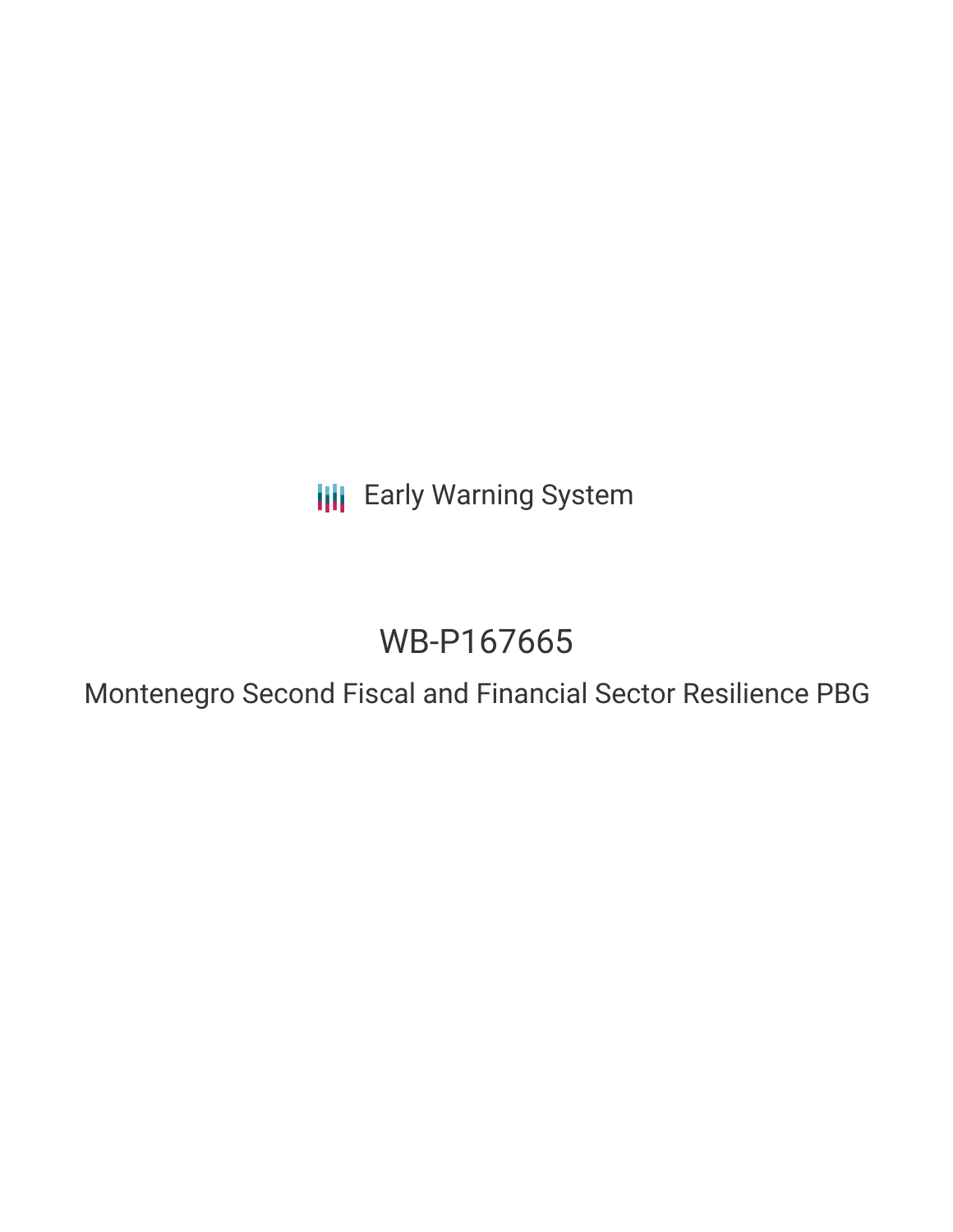

## **Quick Facts**

| <b>Countries</b>               | Montenegro               |
|--------------------------------|--------------------------|
| <b>Financial Institutions</b>  | World Bank (WB)          |
| <b>Status</b>                  | Proposed                 |
| <b>Bank Risk Rating</b>        | U                        |
| <b>Borrower</b>                | Government of Montenegro |
| <b>Sectors</b>                 | Finance                  |
| <b>Investment Type(s)</b>      | Loan                     |
| <b>Investment Amount (USD)</b> | \$70.00 million          |
| <b>Loan Amount (USD)</b>       | \$70.00 million          |
| <b>Project Cost (USD)</b>      | \$70.00 million          |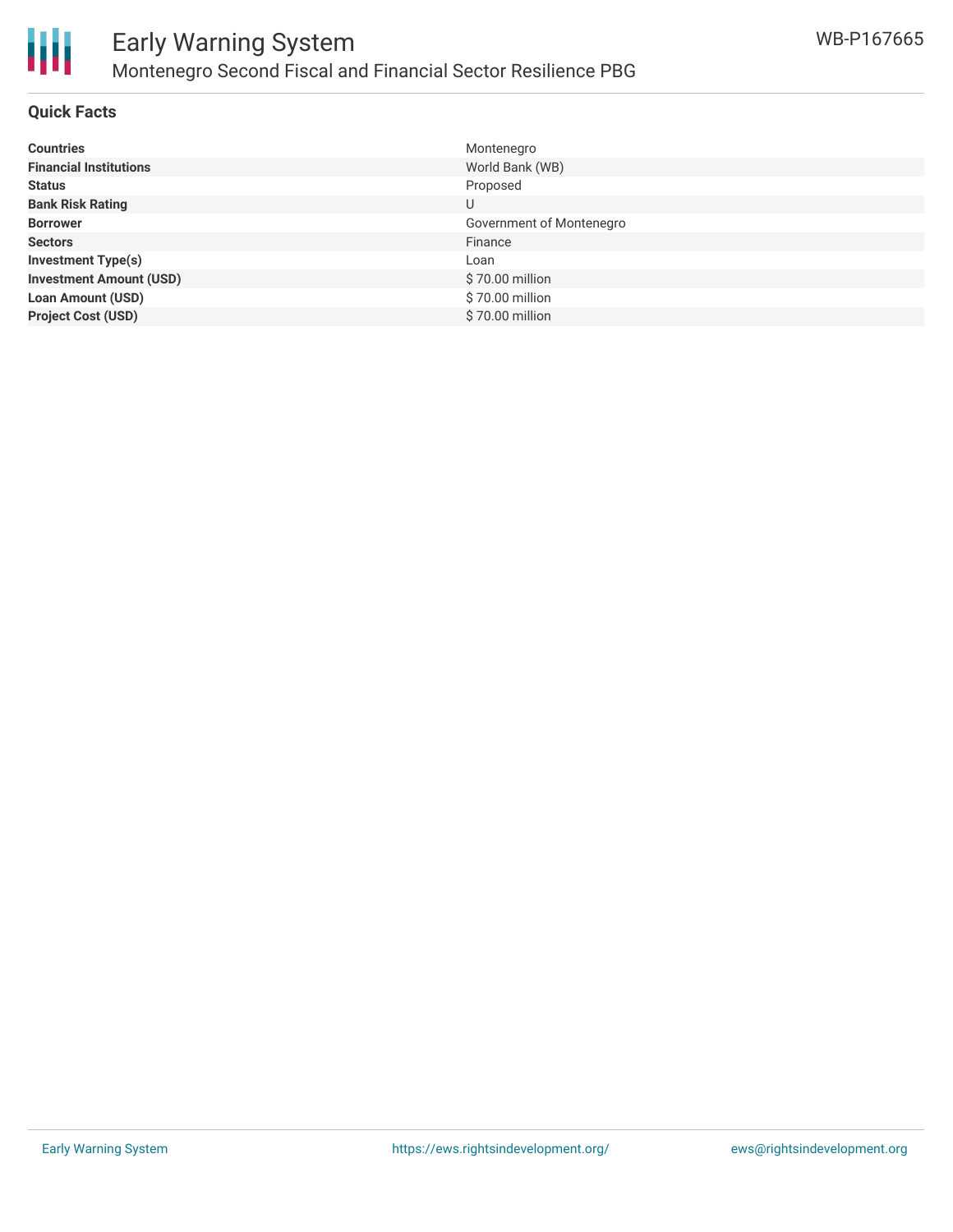

## **Project Description**

According to bank documents, the objective of the program is to strengthen fiscal sustainability and make financial sector more resilient to potential shocks. These reforms substantiate the government Fiscal Strategy 2017-2020 by helping the authorities design fiscal consolidation measures that will not only achieve the debt stabilizing levels, but ensure the social protection of the vulnerable. It also strengthens the quality of financial intermediation and assets.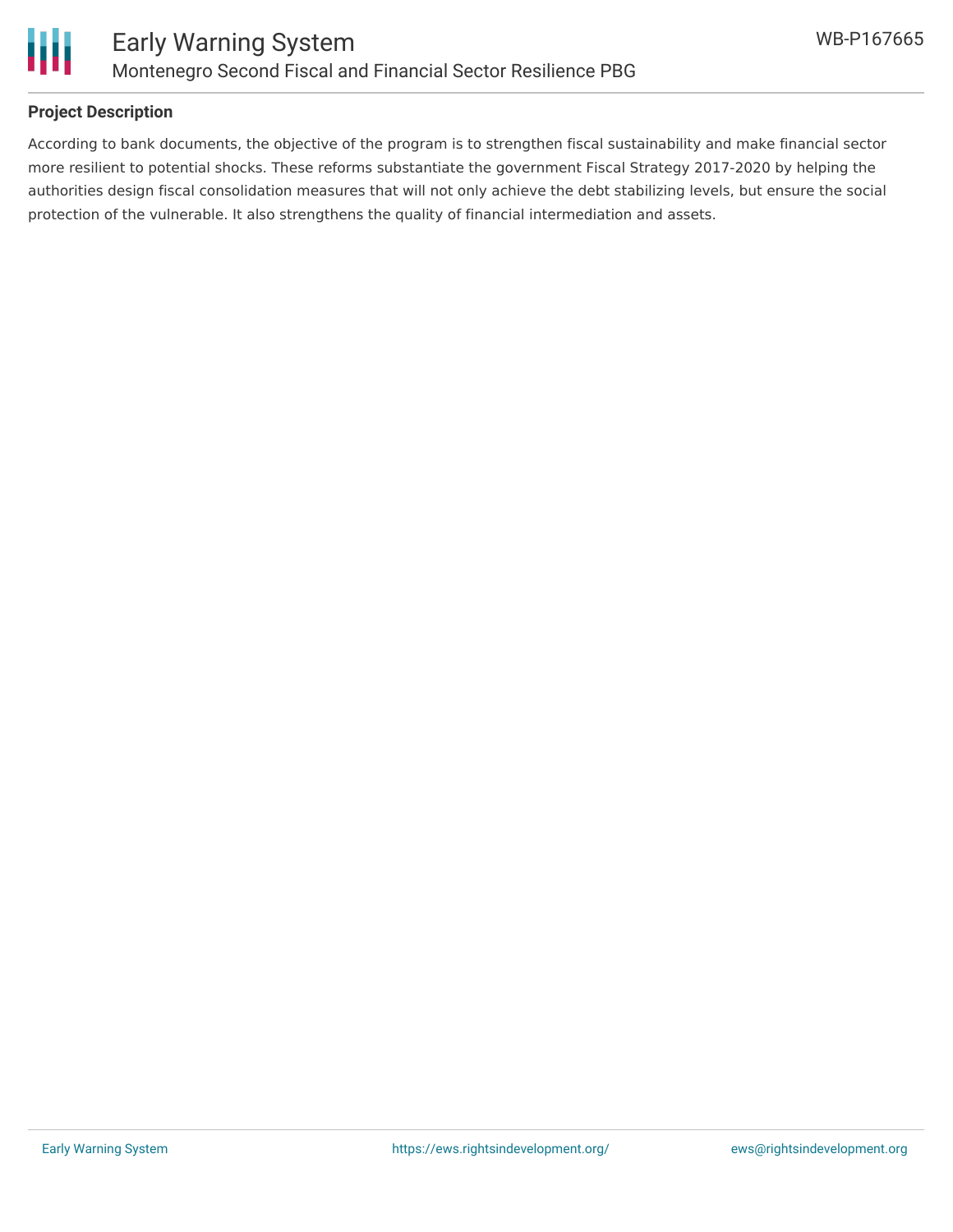

## **Investment Description**

World Bank (WB)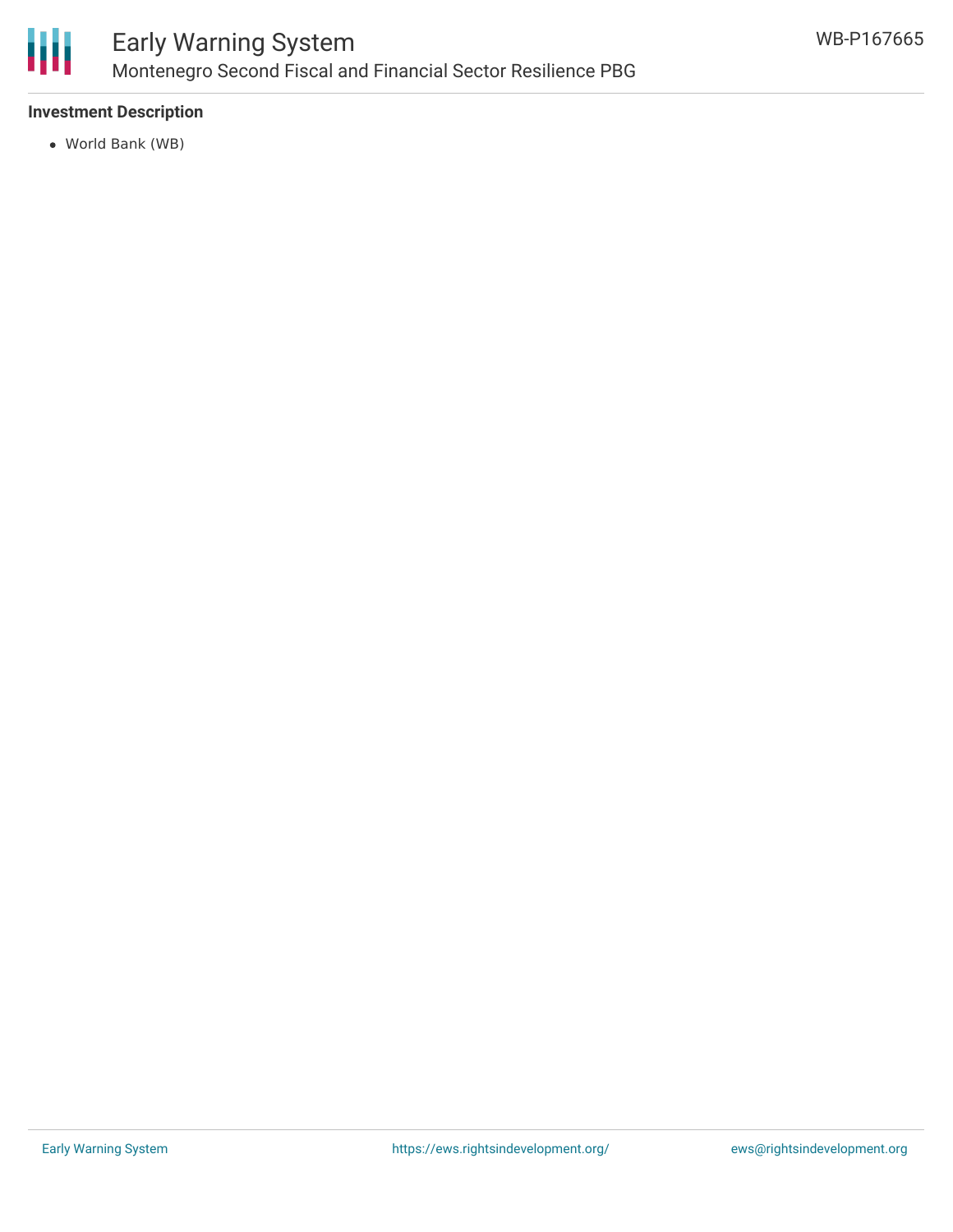

#### **Contact Information**

Sanja Madzarevic Sujster Senior Economist, World Bank Tel: (1) 202 8484 808 Email: [smadzarevic@worldbank.org](mailto:smadzarevic@worldbank.org)

Borrower: Ministry of Finance Darko Radunovic, Minister Tel: (382) 69-820921 Email: [iva.vukovic@mif.gov.me](mailto:iva.vukovic@mif.gov.me)

Implementing Agency: Ministry of Finance Ms. Nina Vujosevic, State Secretary Tel: (382) 69-820921 Email: nina.vujosevic@mif.gov.me